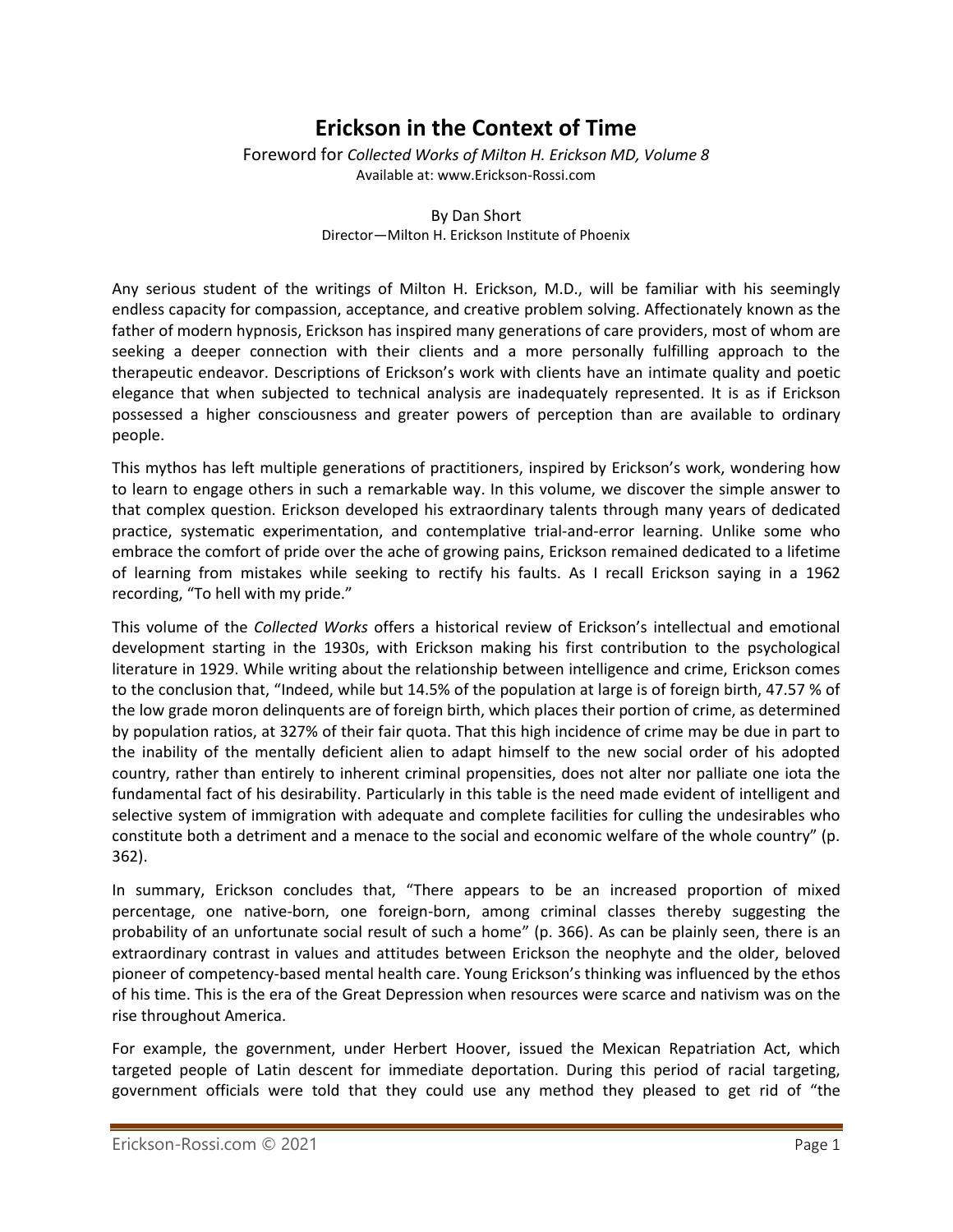deportables." The general attitude shared by those in power was that any person who wasn't a white American born citizen did not deserve to be in the country. While some Americans hold these attitudes to this very day, Erickson's perspective evolved. Later, he would proudly celebrate his interracial, foreign born granddaughter, show loving kindness to those who had been marginalized as "criminals," and act as a devoted patron of indigenous peoples (Short et al., 2005).

The other great force impacting Erickson's early intellectual development was the dominance of Freudian psychoanalysis. In 1931, Erickson writes his first case study as he describes, from a developmental perspective, the evolution of a severe psychosis that results in suicide. In his final sentence, Erickson ends the article stating, "Hence, in a psychotic effort to stay the inevitable actualities of life and to secure herself from further difficulties and changes, she attempted to kill herself and her son, thereby symbolically saving her life from wretchedness, despair, loneliness, and adding to his an everlasting continuance of mother love" (p. 303). This analytic interpretation is reminiscent of Freud's belief that symbolism is utilized in symptom-formation. For example, in Freudian psychology a paralyzed limb can represent impotence or castration. During the 1930s and 40s, the prevailing view within the psychiatric community was that the understanding and interpretation of unconscious symbols represented one of the most important instruments of the psychoanalyst.

Towards the end of his career, Erickson would continue to embrace the foundational principle of depth psychology, which is that there are mental mechanisms operating outside of conscious awareness that have functional purposes and sometimes come into conflict with conscious goals and understandings. While describing his life's work in books co-authored with Ernest Rossi (Erickson & Rossi, 1979, 1981), Erickson continues to discuss the psychodynamics of everyday human behavior. However, in one essential detail, Erickson made a paradigmatic shift away from Freud's theory. Whereas Freud searched the unconscious mind for evidence of psychic damage, Erickson viewed the unconscious as a reservoir of unrecognized potentials and practical solutions to problems. In other words, while Freudian insight was squarely focused on what is wrong with the individual, Erickson learned how to uncover solutionoriented insights.

As we enter into the 1940s, we come to an important paper titled, "Early Recognition of Mental Disease," in which Erickson for the first time starts to layout the conceptual foundation on which he will later build his pioneering theory of utilization. While seeking to define the parameters of abnormal psychology, Erickson writes that, "… a generally satisfactory yardstick of normality concerns the purposefulness and usefulness of behavior. While we agree that all human behavior is necessarily purposeful, the usefulness of normal behavior is clearly recognizable, understandable, and effective so far as a reasonable achievement of personal goals and aims is concerned" (p. 179). After offering a brief example, Erickson distinguishes mental dysfunction stating, "Hence, it becomes abnormal because of its definite lack of a useful purposeful character" (p. 180).

In these statements we see the philosophical influence of Jamesean pragmatics and the beginnings of Erickson's clinical imperative. Those who are familiar with the *principle of utilization* (Short, 2020, p. XX), recognize that as soon as extemporaneous action is put to use, as a means to an end, it gains practical value. Thus, in the context of Ericksonian therapy, utilization communicates the idea that who you are and what you are doing has real, practical value and can even be the means by which we achieve important therapeutic outcomes. In this same 1941 paper, Erickson maps out his future focal points for clinical intervention: 1) attitudes toward the body, 2) general habits, such as eating, sleeping, and playing, 3) social adjustment, such as marriage and parenting, and 4) emotional reactions (pp. 182-186). The point of the paper was to assist general practitioners in the early identification of mental illness for more proactive treatment. Two decades later, as he starts to formally describe his utilization approach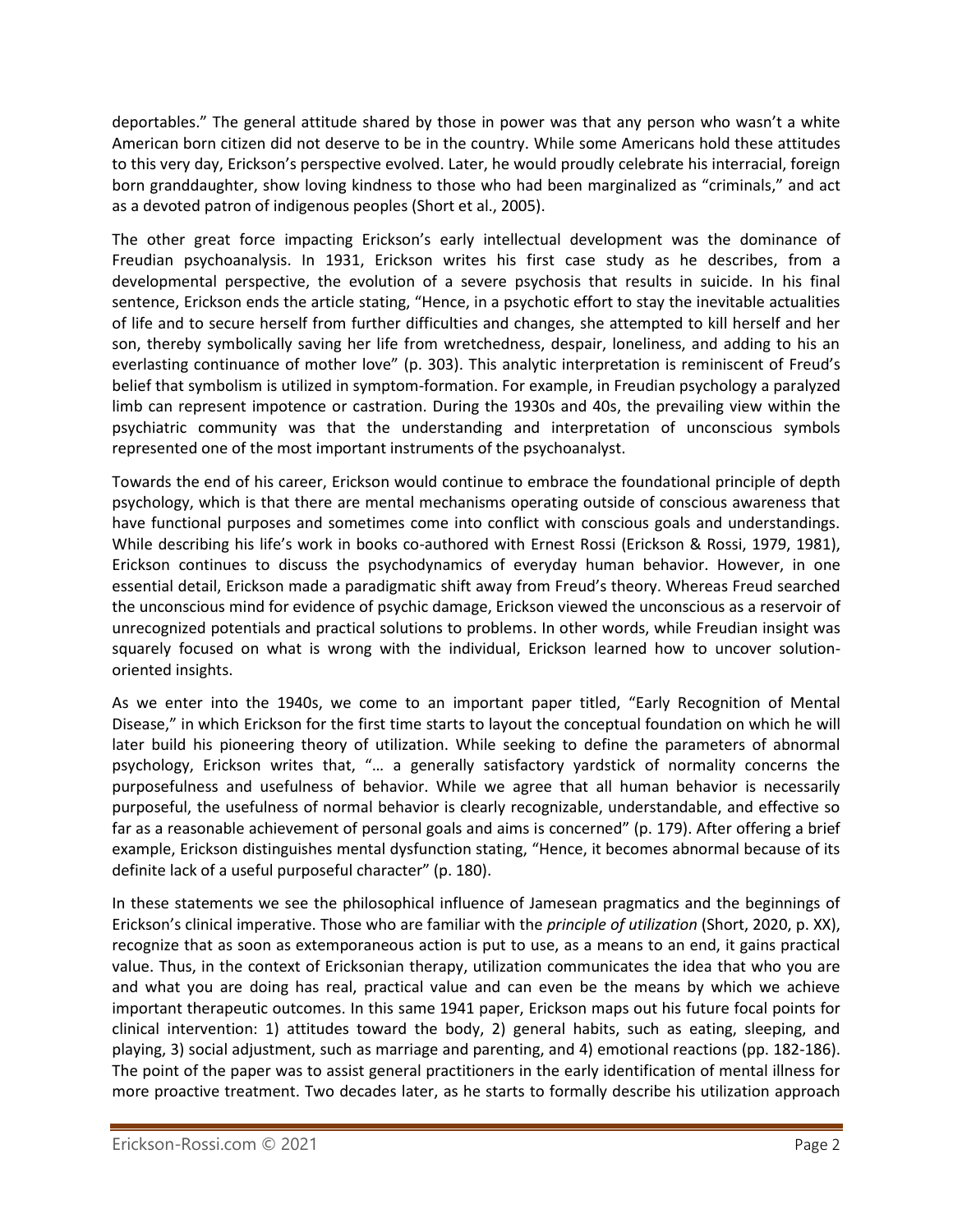to psychotherapy, Erickson will use this same intellectual road map to guide his identification of behaviors to be utilized towards some subjectively and culturally meaningful end.

Early in my studies of Erickson, I was advised by one of his universally respected proteges, Kay Thompson, to focus most carefully on Erickson's clinical work during the 1960s. Thompson explained that during this decade Erickson had fully developed his own unique approach to therapy and that his mental acuity, dynamic style of engagement, and expressive language capabilities were at their peak. She contrasted the 1960s with the last decade of his life, when most of his disciples came to study his work. Thompson said that by this time Erickson was so wrecked with chronic pain, physical disabilities, and exhaustion that these clinical demonstrations are a meager representation of his former clinical acumen.

Following Thompson's advice, I have paid careful attention to Erickson's writings during this period. In my opinion, it is his 1964 paper, *The Burden of Responsibility in Effective Psychotherapy*, that marks the beginning of Erickson's fully developed approach to the care of human consciousness. While that paper is not included in this volume, we do see a 1965 case study contained within a chapter on *Brief Clinical Reports*. This chapter had multiple authors, so it is important to recognize that the first few case descriptions are not Erickson's work. When we get to Erickson's case work, p. 168, we find the type of strategic approach for which Erickson eventually became famous. Specifically, Erickson explains the usefulness of encouraging overly perfectionistic test takers to intentionally strive for a lower grade. While some would classify this as the use of reverse psychology, Erickson explains the approach in terms of achievement. He argued that it is important to motivate the patient towards the "comfortable" achievement of lesser goals. Here we see Erickson's signature goal-oriented approach to therapy within the context of a collaborative working alliance.

The papers I have described thus far are located at the back of this volume, with Erickson's earliest writings placed at the rear of the book. Moving to the front of the book, there are numerous encyclopedic descriptions of hypnosis written by Erickson (1934-1961). These concise descriptions of Erickson's conceptual modeling of hypnosis mirror the numerous recordings of Erickson's teaching seminars housed in the Milton H. Erickson Foundation's archives. After listening to nearly 1500 hours of archival recordings, I came to the conclusion that Erickson's definition of hypnosis was two-tiered. At one level there is the intrapersonal dimension that involves developing an intense inward focus of attention. From this perspective, Erickson summarizes the essence of hypnosis saying that, "It is primarily a psychological state…" (p. 21). Elsewhere, he elaborates stating, "Thus you can induce a trance by directing patients' attention to processes, to memories, to ideas, to concepts that belong to them. All you do is direct the patients' attention to those processes within themselves" (p. 38).

However, in other places, Erickson seems to contradict himself, stating that, "Essentially, hypnosis is a relationship between two people…" (p. 7). Erickson then goes on to identify cooperation as the most essential element in hypnosis. As Erickson states, "without full cooperation between the subject and the hypnotist there can be no hypnotism" (p. 9). This second tier addresses the interpersonal dimension of hypnosis. Rather than viewing hypnotism as a unilateral, mechanical act, Erickson viewed it as a relational exchange that, "depends on the situation and on the motivation of the patient" (p. 39).

These principles become more cohesive if we consider modern theories of identity that suggest without others it is impossible to develop a sense of self. If you view the hypnotic protocol as a device that intensifies the psychological connection between two individuals, *then the cooperative interplay that takes place during this special state amounts to one person guiding another to a more capable version of self*. I am reminded of an analogy Anne Lamott made about her own psychotherapy, saying, "My mind is